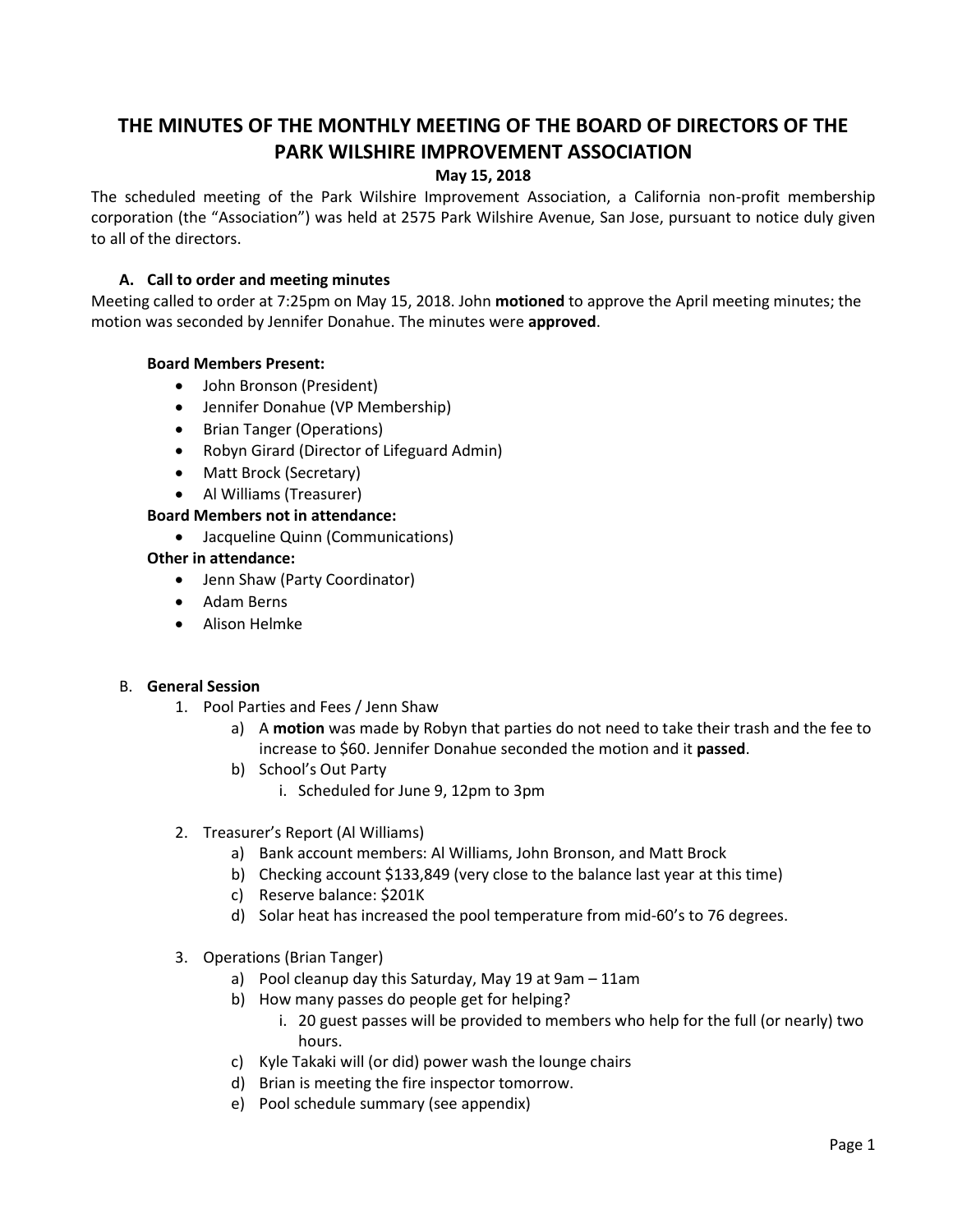- f) Lap swim and extended season hours discussion **tabled** to end of season.
- g) Jennifer Donahue **motioned** that the Reyna's at the corner of Curtner and Leigh that in exchange for advertising swim lessons for us, we will offer a top spot on the wait list. It was seconded. The **motion** was seconded by John Bronson and it **passed**.
- 4. Pool Manager/Director of Lifeguards Report (Robyn Girard)
	- a) Discussed lifeguard meeting. All lifeguards will have all paperwork done before starting.
	- b) 14 lifeguards signed up
	- c) Make-up meeting this Saturday at 11am after the clean-up.
	- d) Lifeguard hours, particularly in relation to pool parties and how many guards are needed if the pool is open for a party, but not regular hours (see appendix)
- 5. Membership (Jennifer Donahue)
	- a) Swim membership status report
		- i. 94 residents have renewed (last year was one hundred something)
		- ii. 135 Non-resident members
		- iii. 16 new non-residents.
		- iv. 245 total swim members currently. Jenn will allow a few more in to reach target of approximately 261 (261 target number per motion passed in Sep 2016).
	- b) Al reports that we lose about 10 residents each year.
- 6. Communications (Jacqueline Quinn)
	- a) Jacqueline not present. No material items discussed.
- 7. Secretary (Matt Brock)
	- a) Record retention
		- i. Matt will work with Adam to post minutes and try to find old minutes
		- ii. Appendix items to be maintained for reference
	- b) Bank accounts
		- i. Al Williams, John Bronson, and Matt Brock are on the bank accounts.
		- ii. No option for dual sign-off on electronic payments was readily found.
- 8. President
	- a) Nothing else to discuss
- 9. Call for any other old or new business a) None
- 10. Next meeting: Tuesday, June 12, at 7:15pm

We adjourned the meeting at 8:58pm.

Respectively Submitted, Matt Brock, Secretary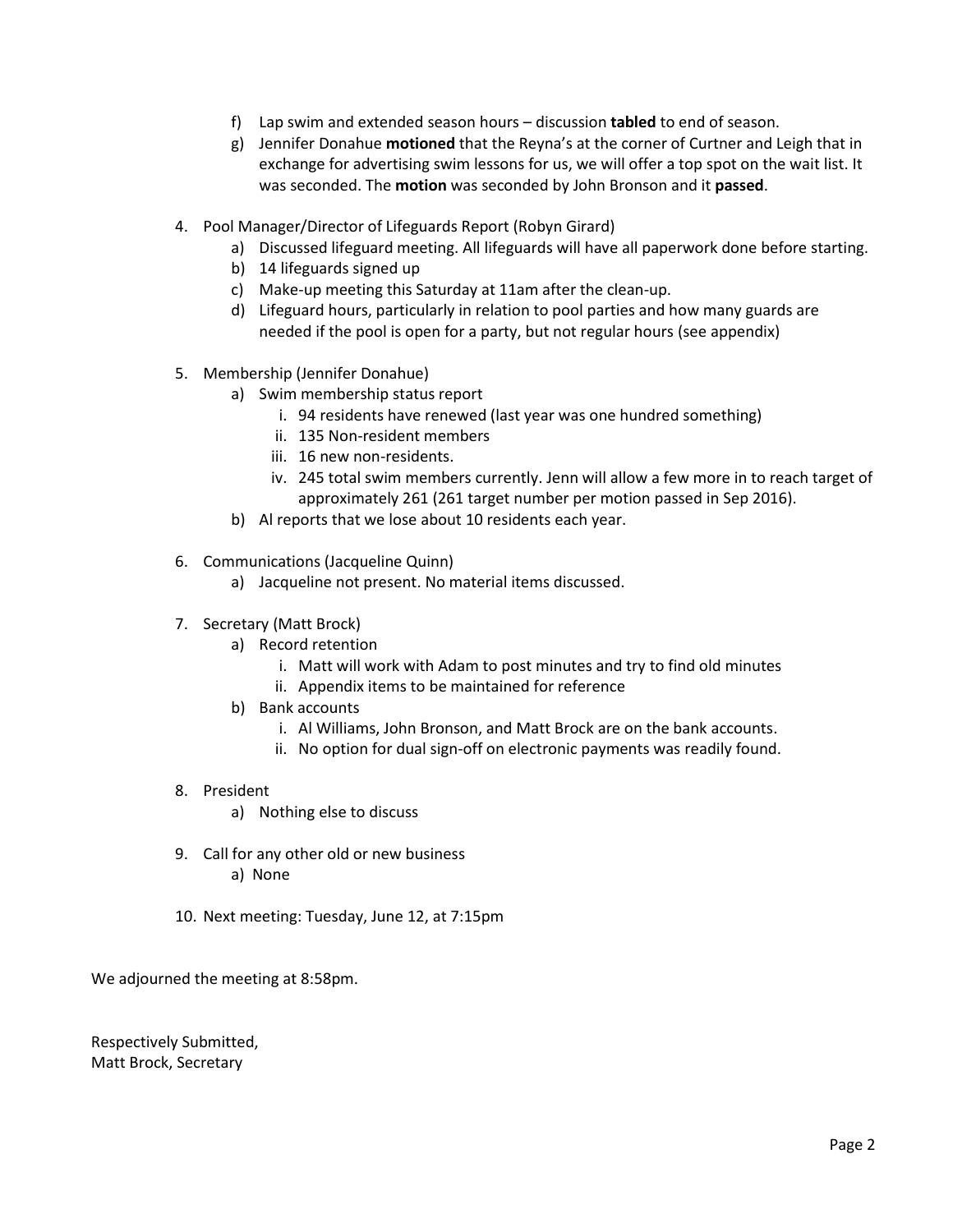# **Appendix 1 – Pool Schedule**

| <b>Date</b>   | <b>Description</b>                                                            |
|---------------|-------------------------------------------------------------------------------|
| May 4         | Solar heat on                                                                 |
| May 19        | Pool Cleanup, 9am - 11am                                                      |
| May 21        | Gas heat on                                                                   |
| <b>NA</b>     | Open without guards                                                           |
| <b>May 25</b> | Pool open (including lifeguards)                                              |
| June 9        | <b>School's Out Party</b>                                                     |
| June 13       | Most schools' last day of school. Start of summer lifeguard hours (see below) |
| <b>TBD</b>    | Gas heat off                                                                  |
| <b>TBD</b>    | Solar heat off                                                                |
| <b>TBD</b>    | Lifeguard hours reduced                                                       |
| <b>TBD</b>    | Lifeguard hours stopped                                                       |
| <b>TBD</b>    | Last day                                                                      |
|               |                                                                               |

# **2018 Schedule (For reference and subject to change. Does not include member parties)**

# **Lifeguard Hours:**

# **Pre June 13**

- $\bullet$  M Th 3pm 8pm
- Friday 3pm 9pm
- $\bullet$  Saturday 12pm 9pm
- $\bullet$  Sunday 12pm 9pm

## **Special Day(s)**

Memorial Day; 12pm – 8pm

# **Summer hours (starting June 13, which is most schools' last day)**

Every day: noon – 9pm